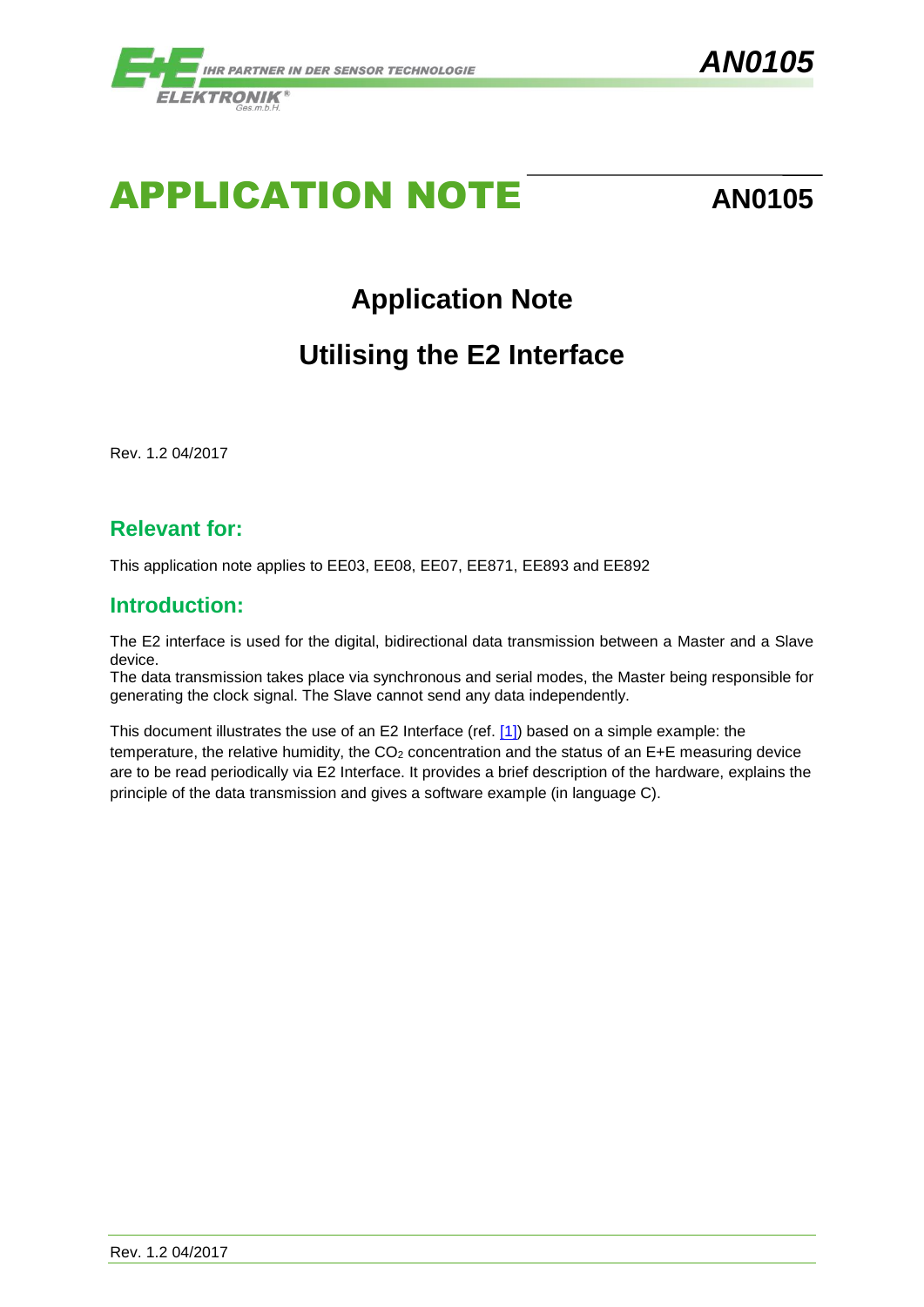

#### **CONTENT**

| $\mathbf 1$ |               |  |
|-------------|---------------|--|
| 2           |               |  |
|             | 2.1           |  |
|             | 2.1.1         |  |
|             | 2.1.2         |  |
|             | 2.1.3         |  |
|             | $2.2^{\circ}$ |  |
| 3           |               |  |
|             | 3.1           |  |
|             | 3.2           |  |
|             | 3.2.1         |  |
|             | 3.3           |  |
|             | 3.3.1         |  |
|             | 3.3.2         |  |
|             | 3.4           |  |
|             | 3.4.1         |  |
|             | 3.4.2         |  |
|             | 3.4.3         |  |
|             | 3.4.4         |  |
|             | 3.4.5         |  |
|             | 3.4.6         |  |
|             | 3.4.7         |  |
|             | 3.4.8         |  |
|             | 3.4.9         |  |
|             | 3.5           |  |
|             | 3.6           |  |
|             | 3.7           |  |
| 4           |               |  |
|             |               |  |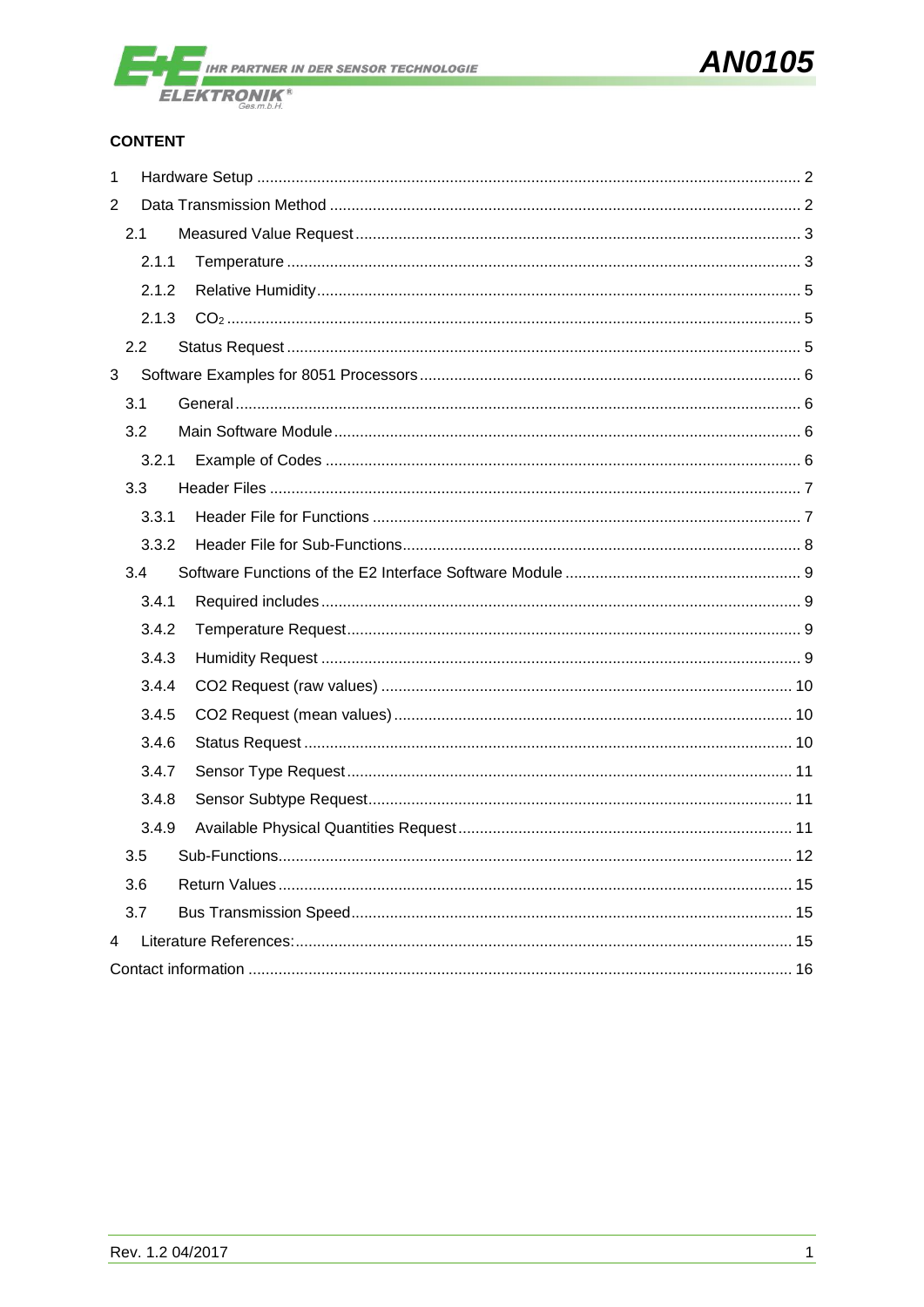

### <span id="page-2-1"></span>**1 Hardware Setup**

The E2 Interface is designed for a Master/Slave setup. In this example the master is an 8051-range processor. The pins P0.2 (SCL) and P0.3 (DAT) are used as clock and data lines. Both pins are configured as open drain I/O pins and connected to the Bus-High-Voltage via two external pull-up resistors.



*Figure 1: Hardware Master and Slave setup*

*Note: Note the compatibility of the voltage level between the E2 Interface levels and the Master processor.*

#### <span id="page-2-2"></span>**2 Data Transmission Method**

<span id="page-2-0"></span>The only command necessary for data requests is "Read Byte from Slave" (ref[. \[1\]\)](#page-2-0), which is bidirectional and allows one single data byte to be sent from the Slave to the Master. The Master notifies the Slave with a control byte which data byte is required. The Slave answers within the same frame with the requested data byte and a checksum. For transmitting a value consisting of several bytes, the Master shall send the command "Read Byte from Slave" for each one of the bytes (multi-stage transmission)

The detailed structure of the command "Read Byte from Slave" is described in ref. [\[1\].](#page-2-0)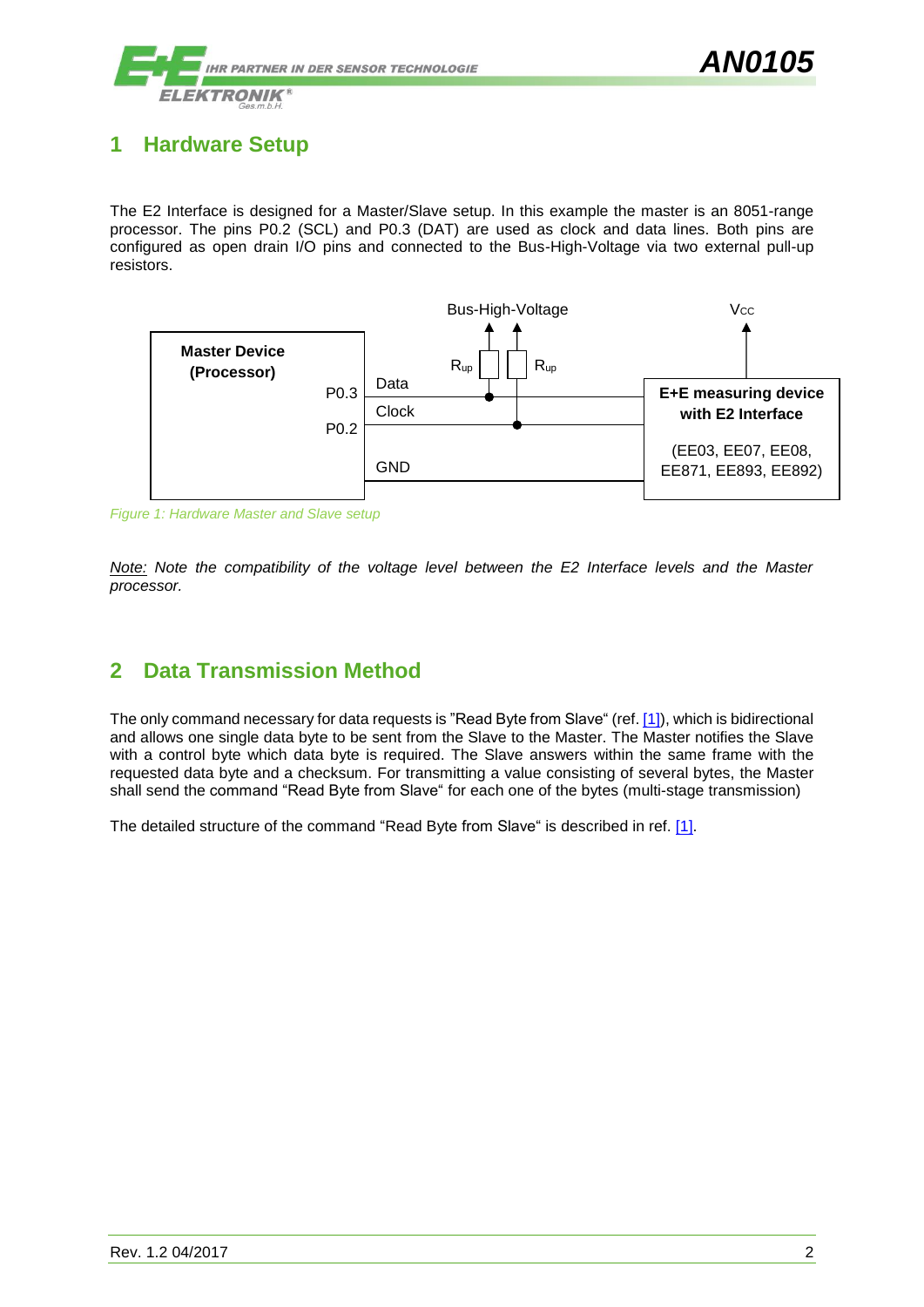

#### <span id="page-3-0"></span>**2.1 Measured Value Request**

The following sequences explain the request of data for the Standard-Interface-Address "0". For other Addresses please view the definition of the control byte in ref. [\[1\].](#page-2-0)

#### <span id="page-3-1"></span>**2.1.1 Temperature**

The data transmission method is explained using a multi-stage temperature request. For transmitting a 16 bit temperature (T) value the command "Read Byte from Slave" must be executed twice. The T measured value corresponds to the "measuring value 2" of the module (ref. [\[2\]\)](#page-15-3). For consistent data it is necessary to request first the low-byte of a measured value (ref. [\[1\]\)](#page-2-0).

#### **Steps for T value request:**

#### **Step 1**

Perform "Read Byte from Slave" command for reading the temperature Low-Byte:

- Apply Start condition and control byte (0xA1) to the bus
- Read in and check ACK/NACK of the Slave
- Read in data byte temperature Low-Byte (Temp\_low)
- Send acknowledgement to the Slave
- Read in checksum from the Slave
- Send NACK and Stop condition to the Slave (the first "Read Byte from Slave" command is thereby completed)
- Verify the checksum

If the checksum is correct, the second "Read Byte from Slave" command can be performed for reading in the temperature High-Byte:

#### **Step 2**

- Apply Start condition and control byte (0xB1) to the bus
- Read in and check ACK/NACK of the Slave
- Read in data byte temperature High-Byte (Temp\_high)
- Send acknowledgement to the Slave
- Read in checksum from the Slave
- Send NACK and Stop condition to the Slave (The second "Read Byte from Slave" command is thereby completed)
- Verify the checksum

#### **Step 3**

Upon a positive verification of the checksum, the Master determines the T value.

It combines the High- and Low bytes to form a 16-bit value and divides this by 100. For T in °C one shall substract an offset of 273.15.

Temperature[ $^{\circ}$ C] = (Temp\_high  $*$  256 + Temp\_low) / 100 - 273.15

**[Figure 1](#page-4-0)** provides the flow chart of this sequence.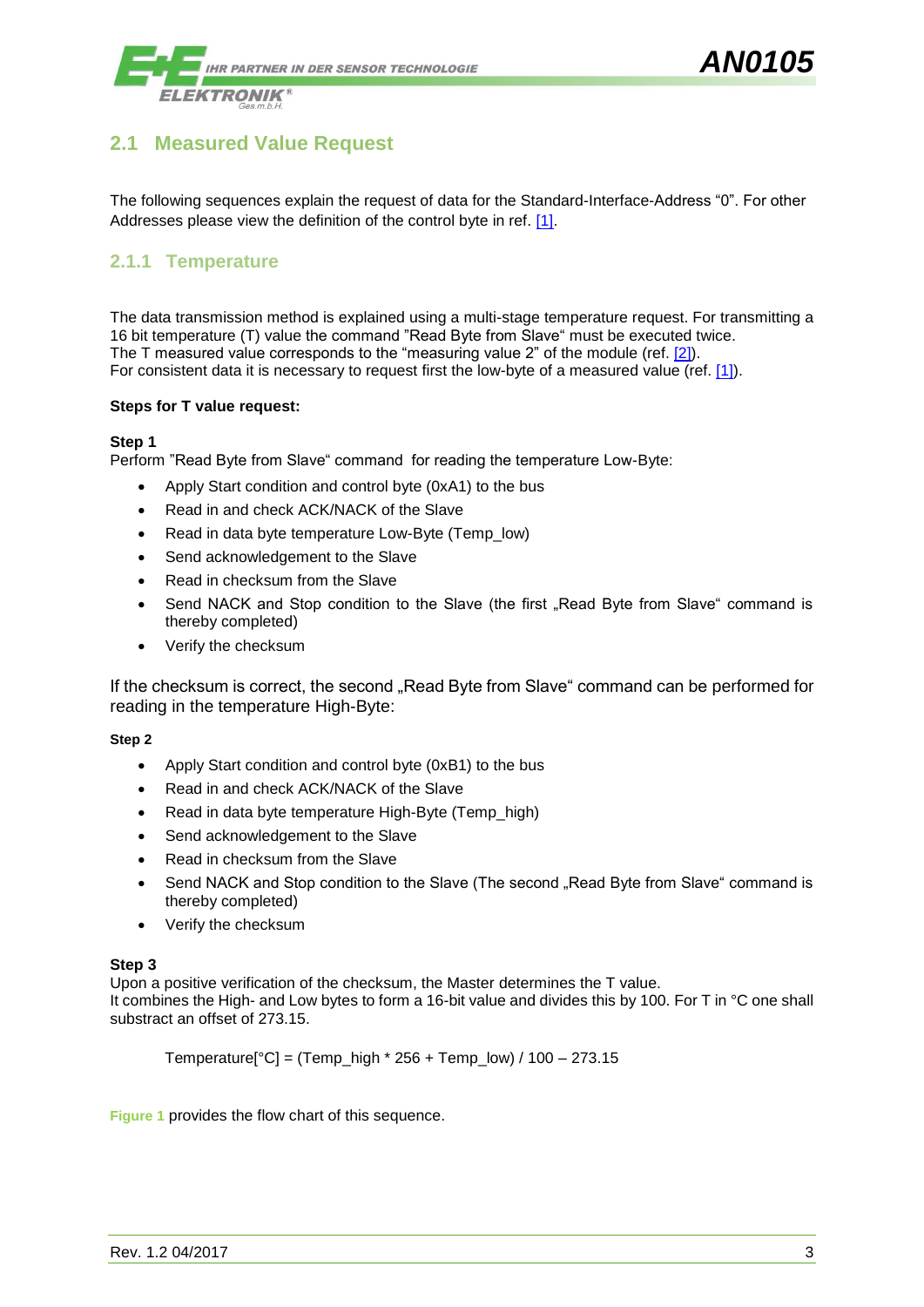

<span id="page-4-0"></span>**Figure 1: Flow chart of a T value request (= simplified flow of function "fl\_E2bus\_Read\_Temp")**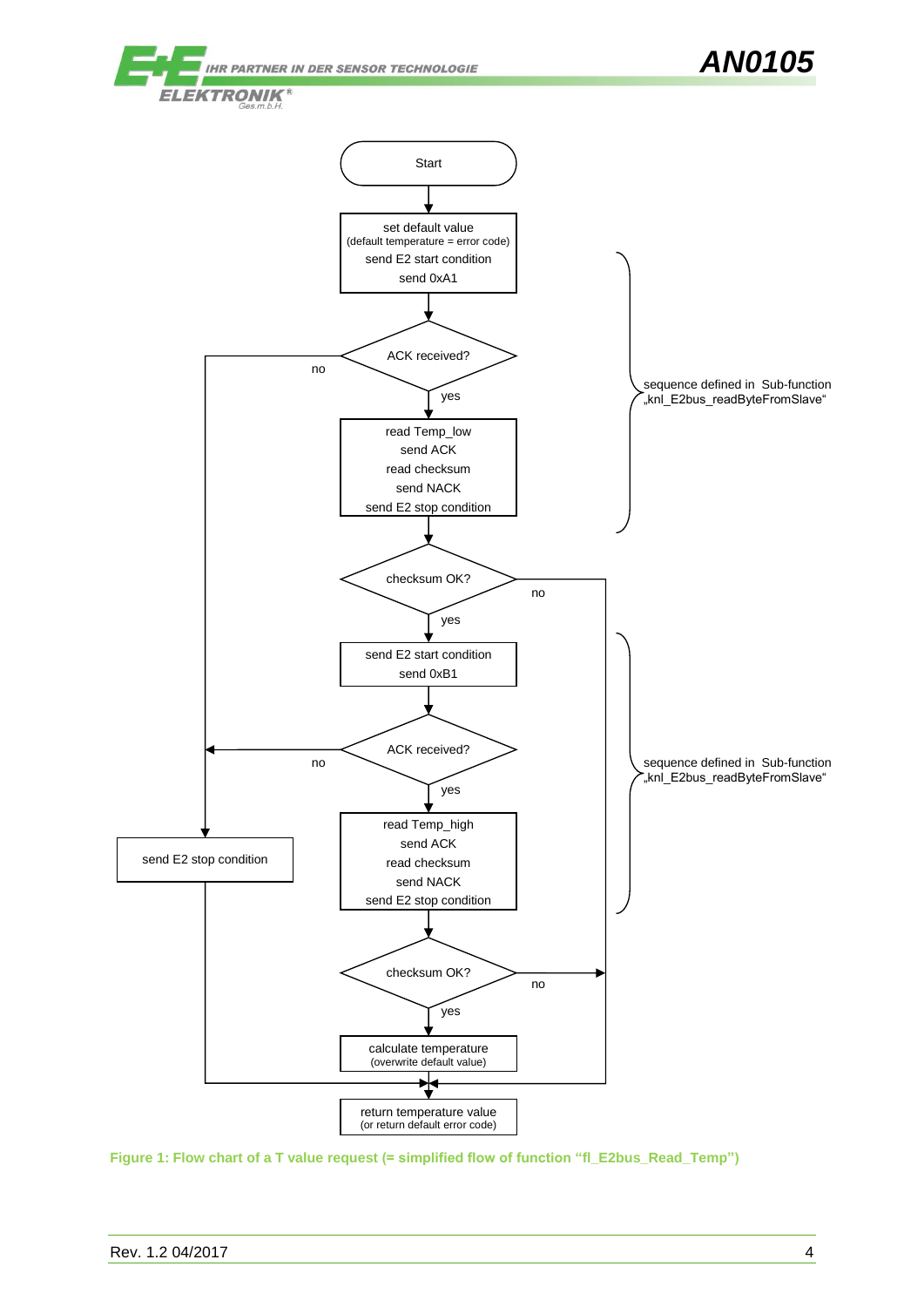

#### <span id="page-5-0"></span>**2.1.2 Relative Humidity**

The measured humidity value can be read similar to temperature as described above. The control bytes are 0x81 for the Low Byte and 0x91 for the High Byte of the measured humidity value. The actual relative humidity value is calculated as follows:

rel. humidity $[%RH] = (rh_{high} * 256 + rh_{low}) / 100$ 

#### <span id="page-5-1"></span>**2.1.3 CO<sup>2</sup>**

The measured  $CO<sub>2</sub>$  value can be read similar to temperature as described above. The corresponding control bytes for raw CO2 values are 0xC1 for Low Byte and 0xD1 for High Byte and for mean (corrected) CO2 values are 0xE1 for Low Byte and 0xF1 for High Byte of the measured CO<sub>2</sub> value. The actual CO<sub>2</sub> concentration is calculated as follows:

 $CO<sub>2</sub>$  [ppm] = (CO2\_high  $*$  256 + CO2\_low)

#### <span id="page-5-2"></span>**2.2 Status Request**

To guarantee the validity of measured values following the measured value requests, one must read the status of the Slave. This is done by performing a further "Read Byte from Slave" command and the control byte 0x71 applied to the bus.

After receiving the status byte, the checksum shall be read in and verified [\(Figure 1\)](#page-4-0)

As shown in ref. [\[1\],](#page-2-0) the first bit (Bit 0/LSB) is assigned to the measured value for the relative humidity, the second bit (Bit 1) for temperature, the third bit (Bit 2) for air velocity and the fourth bit

(Bit 3) for CO<sub>2</sub> concentration.

These bits provide information on the validity the measured values: a low signal ("0") indicates that a correct measured value has been received, while a high signal ("1") indicates a faulty measured value, caused for example by a sensor failure.

Besides the information on the validity of the last measurement, the status request has also another purpose. After a status request from the Master, a new measurement is started at the Slave. During the measuring time, the Slave cannot process any enquiries via the E2 Interface, except EE871, EE892 and EE893. For details please view the product specific documents "Additional specification for E2 interface"  $(ref [2] [6] [7])$  $(ref [2] [6] [7])$  $(ref [2] [6] [7])$  $(ref [2] [6] [7])$  $(ref [2] [6] [7])$  $(ref [2] [6] [7])$ .

Therefore, one shall read in the required measured values first, and then execute a status request. By doing this the validity of the last measured values can be evaluated, and a new measurement is started at the same time. After waiting for the module-specific measuring time, the new values can be requested again.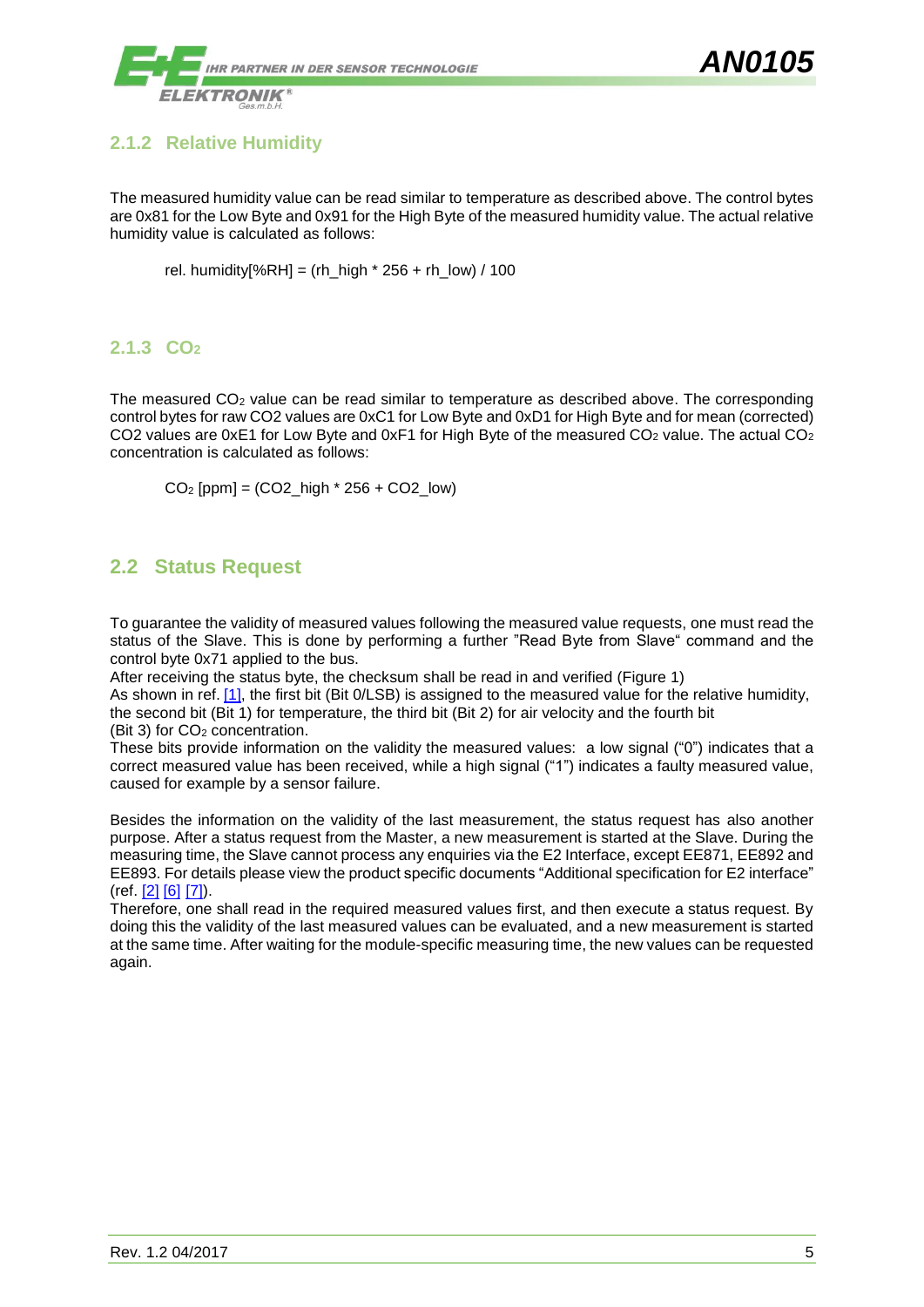### <span id="page-6-0"></span>**3 Software Examples for 8051 Processors**

#### <span id="page-6-1"></span>**3.1 General**

In this Application Note, the functions the E2 Interface executes are grouped together in separate software modules. This achieves simple integration and reusability of the code.

By including the header file in the main module of the master code as specified below, the example functions can be used directly for reading the temperature value, the relative humidity, the CO2concentration and the status byte.

The header files specify the required definitions of the variables and the function prototypes to be able to create a simple software module for the E2 Interface.

#### <span id="page-6-2"></span>**3.2 Main Software Module**

After the initialisation, typically customer-specific actions are executed in a continuous loop in the main module. One option calling the interface routines in a favourable sequence is provided by using symbols.

#### <span id="page-6-3"></span>**3.2.1 Example of Codes**

```
:
#include "fl_E2bus.h"
:
:
void main (void)
{
   unsigned int SensorType; // Variable for Sensortype
   unsigned char AvPhMes; // Variable for Available Physical Measurements
   unsigned char SensorSubType; // Variable for Sensor-Subtype
   float humidity, temperature, CO2_Raw, CO2_Mean;
                                             // Variable for measuring values
   unsigned char Status; // Variable for Statusbyte
   :
   :
   // initialise µP
   :
   :
   SensorType = fl_E2bus_Read_SensorType(); // read Sensortype from E2-Interface
   SensorSubType = fl E2bus_Read_SensorSubType();
                                             // read Sensor Subtype from E2-Interface
   AvPhMes = fl_E2bus_Read_AvailablePhysicalMeasurements();
                                             // read available physical Measurements from 
  E2while(1) // main loop
   {
      :
      :
     humidity = fl_E2bus_Read_RH(); // Read Measurement Value 1 (rel.v Humidity [%RH])
      temperature = fl_E2bus_Read_Temp(); // Read Measurement Value 2 (Temperature [°C])<br>CO2_Raw = fl_E2bus_Read_CO2_RAW(); // Read Measurement Value 3 (CO2_RAW [ppm])
     CO2_Raw = fl_E2bus_Read_CO2_RAW(); // Read Measurement Value 3 (CO2 RAW [ppm])
     CO2_Mean = fl_E2bus_Read_CO2_MEAN(); // Read Measurement Value 4 (CO2 MEAN [ppm])
                                             Status = fl_E2bus_Read_Status(); // Read Statusbyte from E2-Interface
     // analyse status and measured values
      :
      :
   }
}
```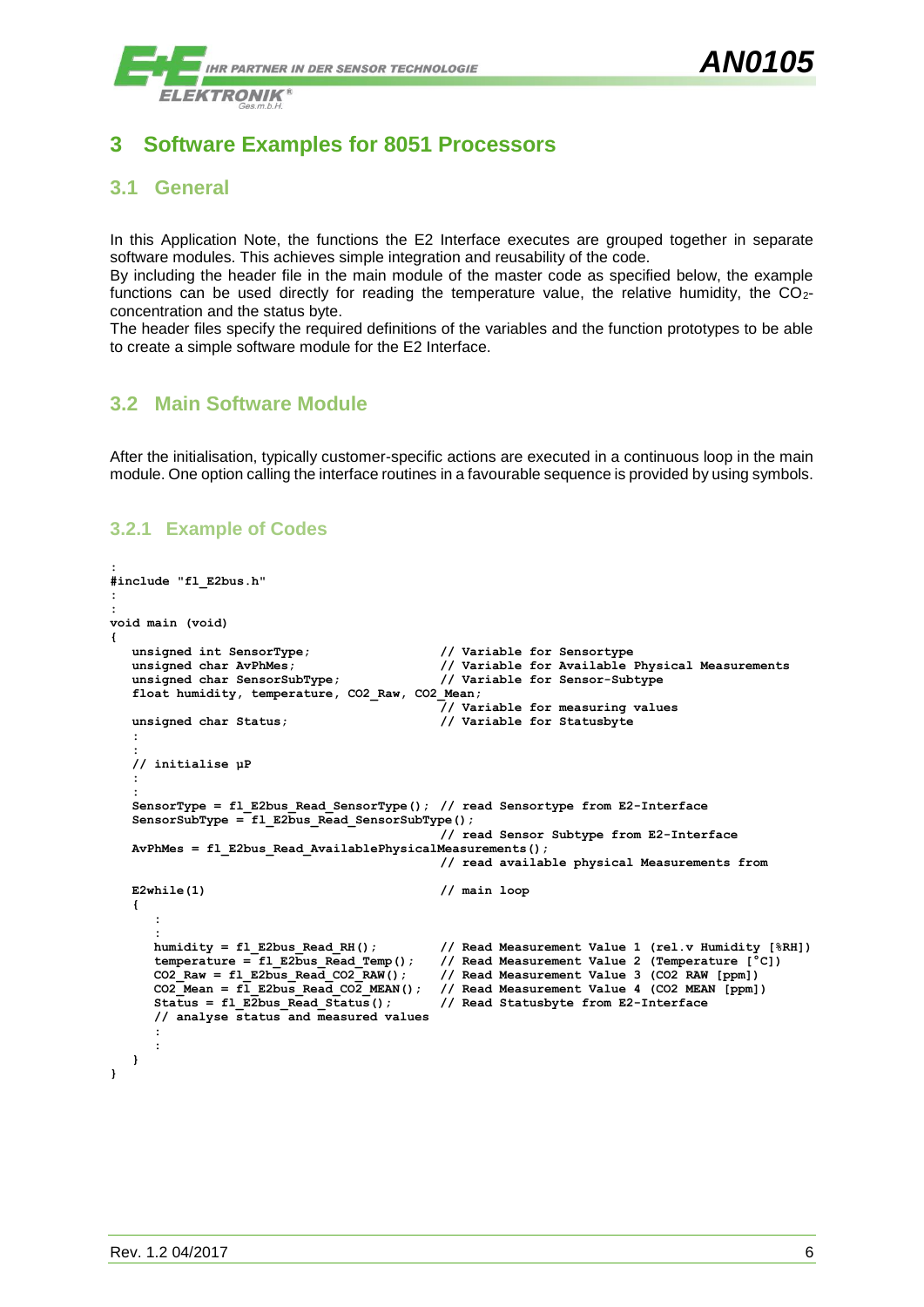

#### <span id="page-7-0"></span>**3.3 Header Files**

#### <span id="page-7-1"></span>**3.3.1 Header File for Functions**

For implementing the E2 Interface module routines following Header file (fl\_E2bus.h) shall be imported into the master code main module:

```
/***************************************************************************/
/* headerfile for "fl_E2bus.c" module */
/***************************************************************************/
#ifndef FL E2BUS INCLUDED
#define FL E2BUS INCLUDED
```

| // constant definition<br>//-------------------- |               |                                                                                                       |
|--------------------------------------------------|---------------|-------------------------------------------------------------------------------------------------------|
| #define CB TYPELO                                | 0x11          | // ControlByte for reading Sensortype Low-Byte                                                        |
| #define CB TYPESUB                               | 0x21          | // ControlByte for reading Sensor-Subtype                                                             |
| #define CB AVPHMES                               | 0x31          | // ControlByte for reading Available physical measurements                                            |
| #define CB TYPEHI                                | 0x41          | // ControlByte for reading Sensortype High-Byte                                                       |
| #defineCB STATUS                                 | 0x71          | // ControlByte for reading Statusbyte                                                                 |
| #defineCB MV1LO                                  | $0 \times 81$ | // ControlByte for reading Measurement value 1 Low-Byte                                               |
| #defineCB MV1HI                                  | 0x91          | // ControlByte for reading Measurement value 1 High-Byte                                              |
| #defineCB MV2LO                                  | 0xA1          | // ControlByte for reading Measurement value 2 Low-Byte                                               |
| #defineCB MV2HI                                  | 0xB1          | // ControlByte for reading Measurement value 2 High-Byte                                              |
| #defineCB MV3LO                                  | 0xC1          | // ControlByte for reading Measurement value 3 Low-Byte                                               |
| #defineCB MV3HI                                  | 0xD1          | // ControlByte for reading Measurement value 3 High-Byte                                              |
| #defineCB MV4LO                                  | 0xE1          | // ControlByte for reading Measurement value 4 Low-Byte                                               |
| #define CB MV4HI                                 | $0 \times F1$ | // ControlByte for reading Measurement value 4 High-Byte                                              |
| #define E2 DEVICE ADR 0                          |               | // Address of E2-Slave-Device                                                                         |
| // declaration of functions                      |               |                                                                                                       |
|                                                  |               |                                                                                                       |
|                                                  |               | unsigned int fl E2bus Read SensorType(void); // read Sensortype from E2-Interface                     |
|                                                  |               | unsigned char fl E2bus Read SensorSubType(void); // read Sensor Subtype from E2-Interface             |
|                                                  |               | unsigned char fl E2bus Read AvailablePhysicalMeasurements (void) ;                                    |
|                                                  |               | // read available physical Measurements from E2-Interface                                             |
|                                                  |               | float fl E2bus Read RH(void); // Read Measurement Value 1 (relativ Humidity [%RH])                    |
|                                                  |               | float fl E2bus Read Temp(void); $\frac{1}{2}$ Read Measurement Value 2 (Temperature $[^{^{\circ}C}])$ |
|                                                  |               | float fl E2bus Read CO2 RAW (void); // Read Measurement Value 3 (CO2 RAW [ppm])                       |

float fl\_E2bus Read CO2\_MEAN(void); // Read Measurement Value 4 (CO2\_MEAN [ppm]) unsigned char  $\overline{f}$ l E2bus Read Status(void); // read Statusbyte from E2-Interface

#endif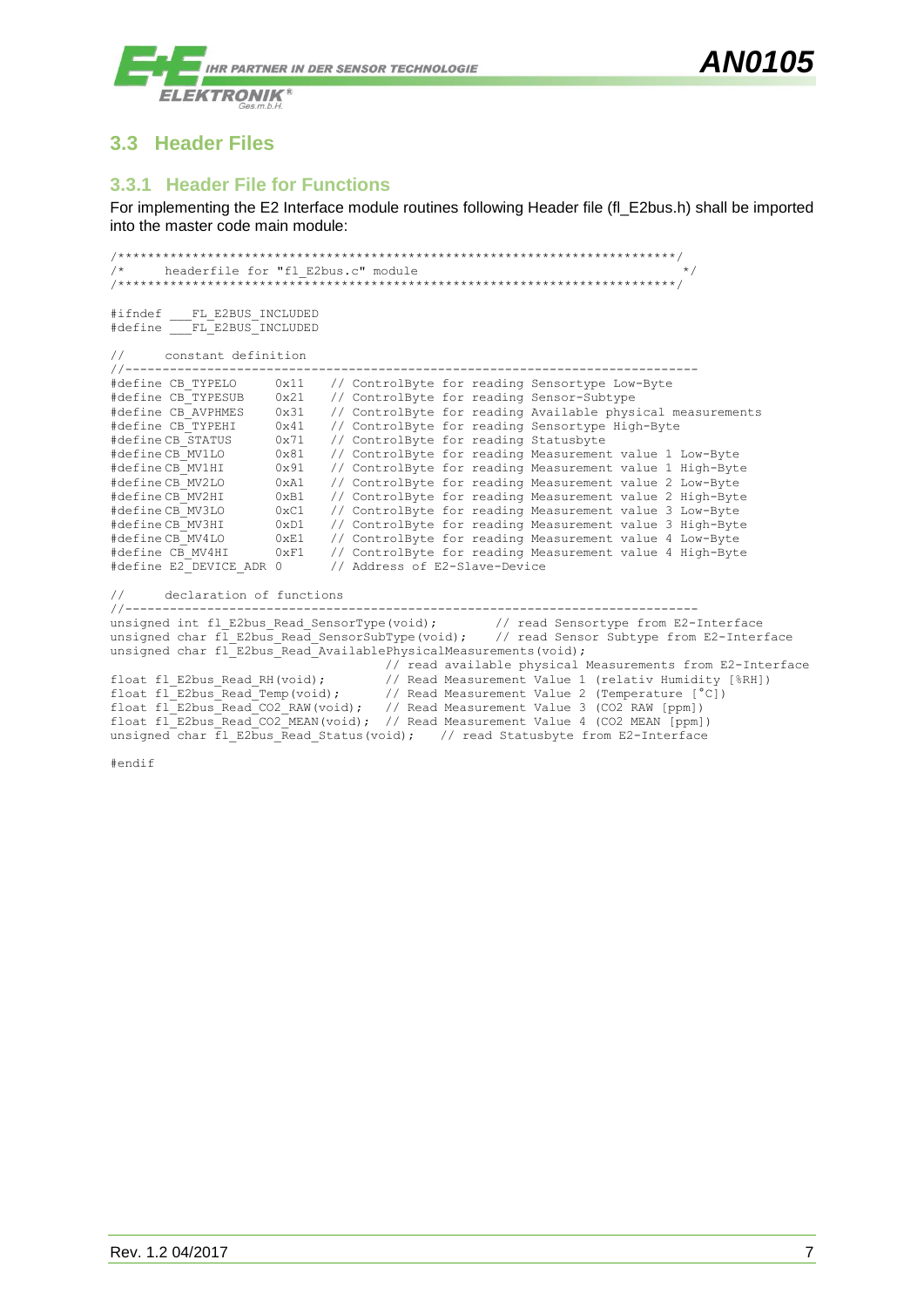

<span id="page-8-0"></span>**3.3.2 Header File for Sub-Functions** /\*\*\*\*\*\*\*\*\*\*\*\*\*\*\*\*\*\*\*\*\*\*\*\*\*\*\*\*\*\*\*\*\*\*\*\*\*\*\*\*\*\*\*\*\*\*\*\*\*\*\*\*\*\*\*\*\*\*\*\*\*\*\*\*\*\*\*\*\*\*\*\*\*\*\*/  $/*$  headerfile for "knl E2bus.c" module /\*\*\*\*\*\*\*\*\*\*\*\*\*\*\*\*\*\*\*\*\*\*\*\*\*\*\*\*\*\*\*\*\*\*\*\*\*\*\*\*\*\*\*\*\*\*\*\*\*\*\*\*\*\*\*\*\*\*\*\*\*\*\*\*\*\*\*\*\*\*\*\*\*\*\*/ #ifndef \_\_\_KNL\_E2BUS\_INCLUDED #define \_\_\_KNL\_E2BUS\_INCLUDED // constant definition //----------------------------------------------------------------------------- #define RETRYS 3 // number of read attempts #define DELAY\_FACTOR 2 // delay factor for configuration of interface speed // pin assignment //-----------------------------------------------------------------------------  $\text{shift E2\_SCL} = P0^2;$ <br>  $\text{shift E2\_SDA} = P0^3;$ <br>
// Data-Line sbit E2<sup>SDA</sup> = P0^3; // definition of structs //---------------------------------------------------------------------------- typedef struct st\_E2\_Return { unsigned char DataByte; unsigned char Status; }st\_E2\_Return; // declaration of functions<br>//-------------------------//---------------------------------------------------------------------------- st E2 Return knl E2bus readByteFromSlave( unsigned char ControlByte ); void  $\overline{k}$ nl E2bus start(void); void knl E2bus stop(void); void knl E2bus sendByte(unsigned char); unsigned char knl\_E2bus\_readByte(void); void knl E2bus delay(unsigned int value); char knl E2bus check ack(void); void  $knl$  E2bus send  $ack(void)$ ; void knl<sup>E2bus</sup> send nak(void); void knl E2bus set SDA(void); void knl E2bus clear SDA(void); bit knl\_E2bus\_read\_SDA(void); void knl E2bus set SCL(void); void knl\_E2bus\_clear\_SCL(void);

#endif

*AN0105*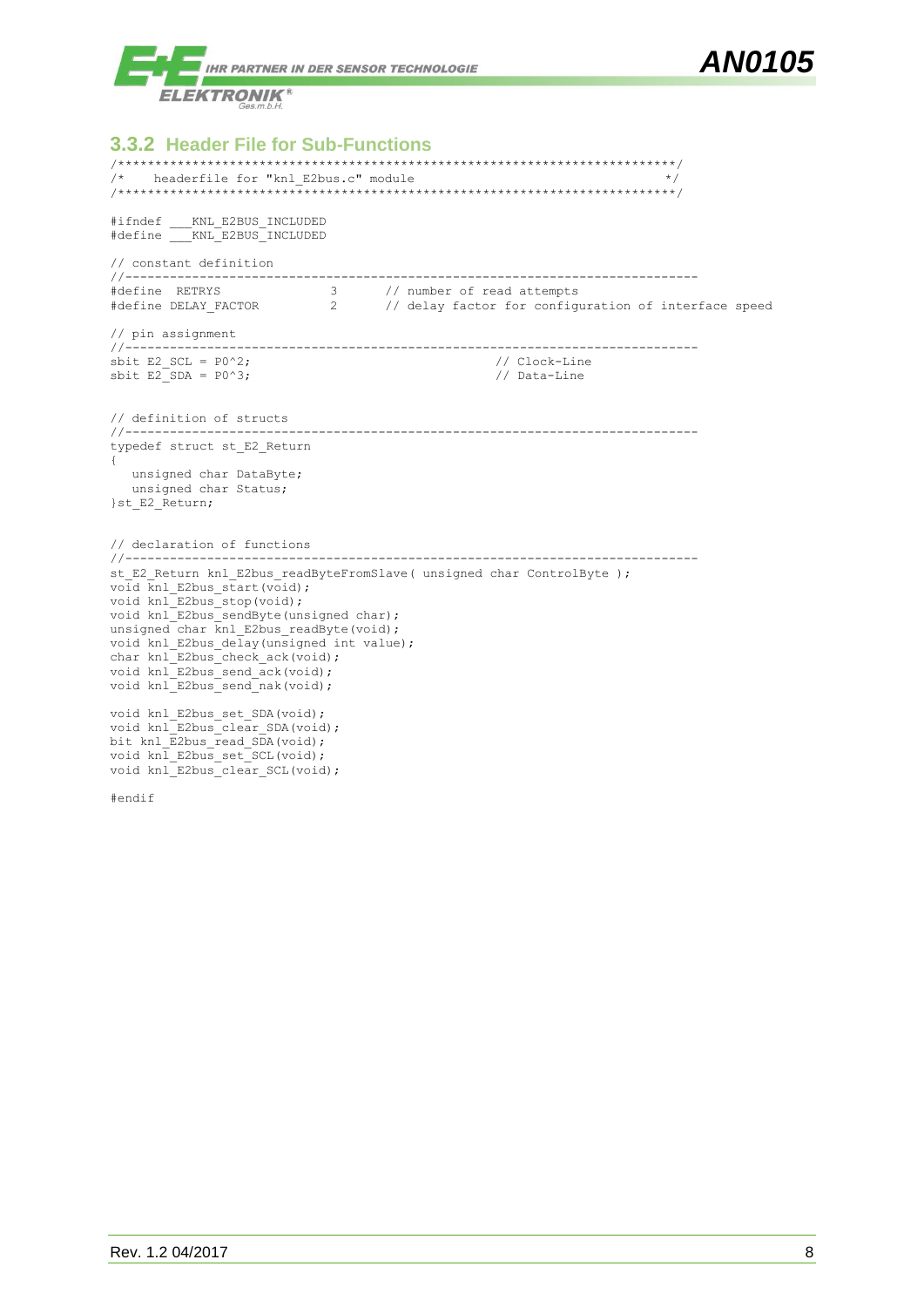

#### <span id="page-9-0"></span>**3.4 Software Functions of the E2 Interface Software Module**

The following functions allow the compilation of a complete E2-Interface software module using the definitions in the header files. This code can be adapted easily for the available processor; for this just the DELAY\_FACTOR, the HW-Pins (E2\_SCL, E2\_SDA) and the designated functions are to checked and, if necessary, changed.

```
3.4.1 Required includes
// Includes
//-----------------------------------------------------------------------------
                                    // SFR declarations uC-specific
#include "knl_E2bus.h"
#include "fl_E2bus.h"
3.4.2 Temperature Request
                                     // Read Measurement Value 2 (Temperature [^{\circ}C])
{ st_E2_Return xdata E2_Return;
  float Temp;
  unsigned char Temp LB, Temp HB;
  Temn = -300:
  E2_Return = knl_E2bus_readByteFromSlave(CB_MV2LO|(E2_DEVICE_ADR<<1));
  Temp LB = E2 Return. DataByte;
  if(E2 Return.Status == 0)
   { E2_Return = knl_E2bus_readByteFromSlave(CB_MV2HI|(E2_DEVICE_ADR<<1));
      Temp HB = E2 Return.DataByte;
     if(E2 Return.Status == 0)
      { Temp = (Temp LB + (float)(Temp HB)*256) / 100 - 273.15;
      }
   }
  return Temp;
}
3.4.3 Humidity Request
                                   // Read Measurement Value 1 (relative Humidity [%RH])
{ st_E2_Return xdata E2_Return;
  float RH;
  unsigned char RH LB, RH HB;
```
<span id="page-9-3"></span> $RH = -1;$ 

}

```
E2 Return = knl E2bus readByteFromSlave(CB_MV1LO|(E2_DEVICE_ADR <<1));
RH\overline{LB} = E2 Return.DataByte;
if(E2_Return.Status == 0)
{ E2<sup>-</sup>Return = knl E2bus readByteFromSlave(CB_MV1HI|(E2_DEVICE_ADR<<1));
  RH HB = E2 Return. DataByte;
   if(E2 Return.Status == 0)
   \overline{R} = (RH LB + (float)(RH HB)*256) / 100;
   }
}
return RH;
```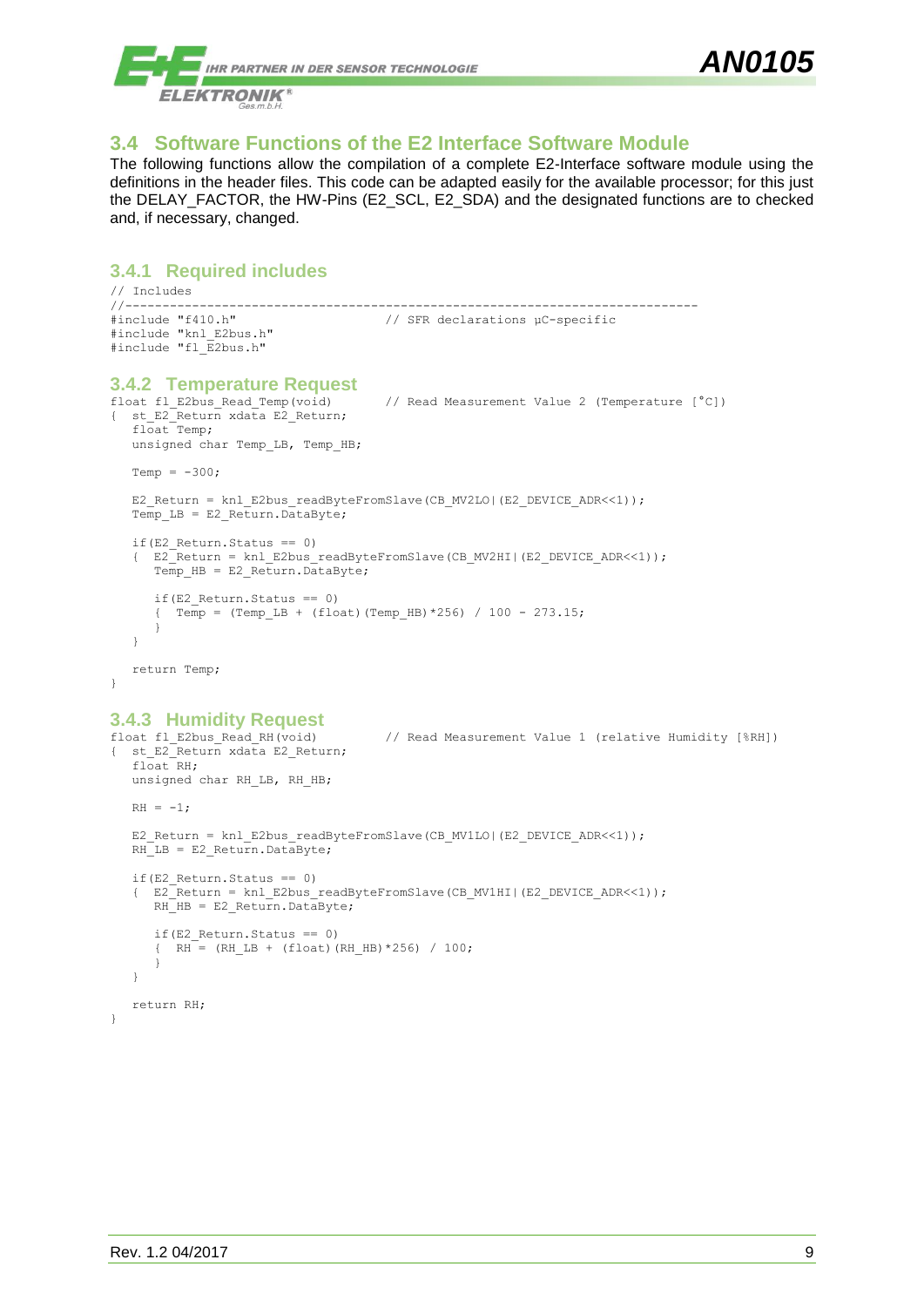



```
3.4.4 CO2 Request (raw values)
                                    // Read Measurement Value 3 (CO2 RAW [ppm])
{ st E2<sup>-</sup>Return xdata E2 Return;
  float CO2_RAW;
  unsigned char CO2 LB, CO2 HB;
  CO2 RAW = -1;
  E2_Return = knl_E2bus_readByteFromSlave(CB_MV3LO|(E2_DEVICE_ADR<<1));
  CO2_LB = E2_Return.DataByte;
  if(E2 Return.Status == 0)
   { E2_Return = knl_E2bus_readByteFromSlave(CB_MV3HI|(E2_DEVICE_ADR<<1));
     CO2_HB = E2_Return.DataByte;
     if(E2 Return.Status == 0)
      {^{\circ}} CO2 RAW = CO2 LB + (float)(CO2 HB) *256;
      }
   }
  return CO2_RAW;
}
```
#### <span id="page-10-1"></span>**3.4.5 CO2 Request (mean values)**

```
float fl_E2bus_Read_CO2_MEAN(void) // Read Measurement Value 4 (CO2 MEAN [ppm])
{ st E2<sup>-</sup>Return xdata E2 Return;
   float CO2 MEAN;
   unsigned char CO2 LB, CO2 HB;
  CO2 MEAN = -1;
   E2 Return = knl E2bus readByteFromSlave(CB_MV4LO|(E2_DEVICE_ADR<<1));
   CO<sub>2</sub> LB = E2 Return.DataByte;
   if(E2 Return.Status == 0)
   { E2_Return = knl_E2bus_readByteFromSlave(CB_MV4HI|(E2_DEVICE_ADR<<1));
     CO<sub>2</sub> HB = E2 Return.DataByte;
      if(E2 Return. Status == 0)
      { CO2 MEAN = CO2 LB + (float)(CO2 HB) *256;
      }
   }
   return CO2_MEAN;
```
#### <span id="page-10-2"></span>**3.4.6 Status Request**

}

```
unsigned char fl_E2bus Read Status(void) // read Statusbyte from E2-Interface
{ st E2 Return xdata E2 Return;
  E2_Return = knl_E2bus_readByteFromSlave(CB_STATUS|(E2_DEVICE_ADR<<1));
  if(E2 Return.Status == 1)
   {E2}Return.DataByte = 0xFF;
   }
  return E2_Return.DataByte;
}
```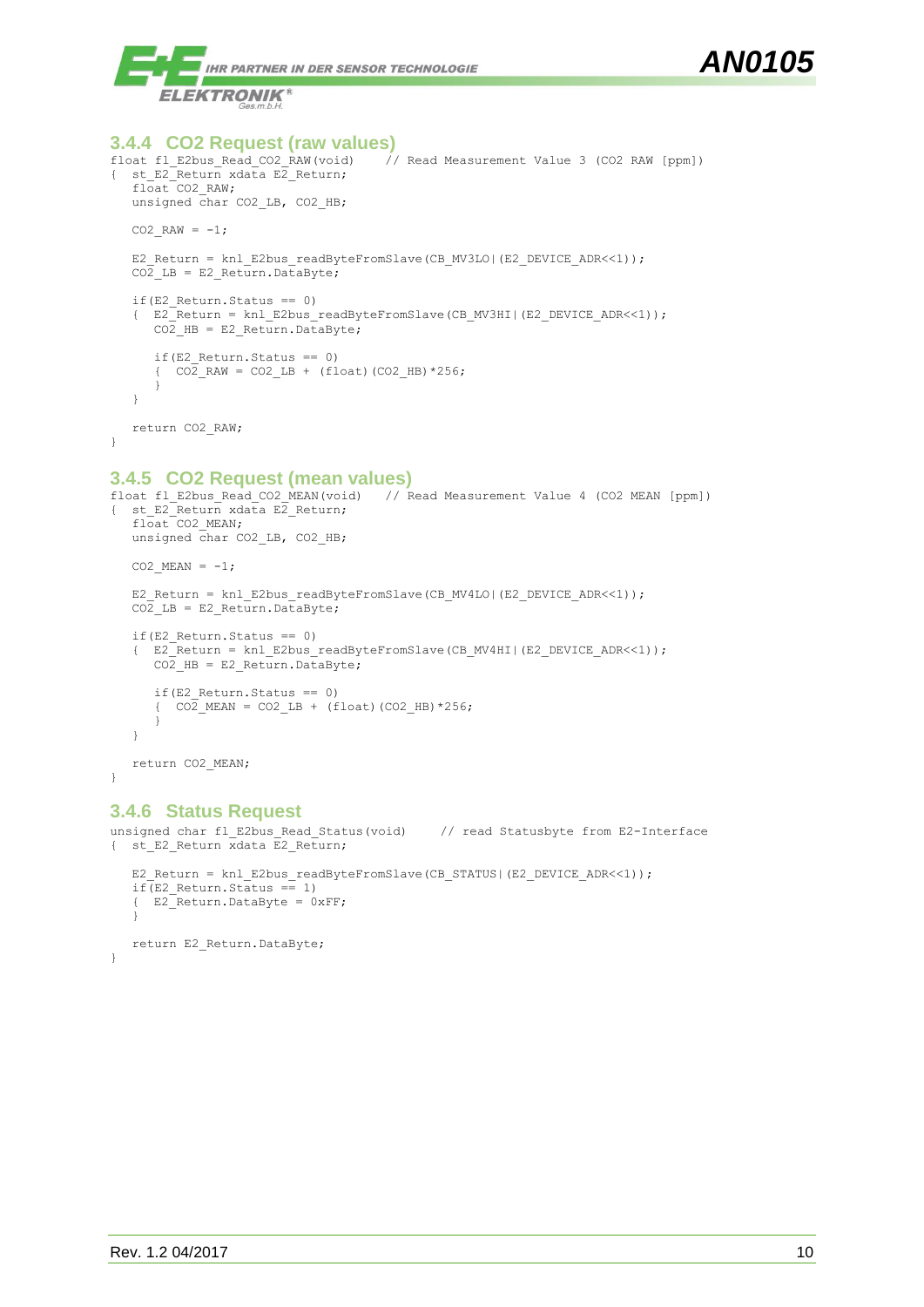

#### <span id="page-11-0"></span>**3.4.7 Sensor Type Request**

```
unsigned int fl_E2bus Read SensorType(void) // read Sensortype from E2-Interface
{ st E2 Return xdata E2 Return;
   unsigned int Type;
   unsigned char Type_LB, Type_HB;
   Type = 0xFFFF;
   E2 Return = knl E2bus readByteFromSlave(CB_TYPELO|(E2_DEVICE_ADR<<1));
   Type LB = E2 Return. DataByte;
   if(E2_Return.Status == 0)
   { E2_Return = knl_E2bus_readByteFromSlave(CB_TYPEHI|(E2_DEVICE_ADR<<1));
     Type HB = E2 Return. DataByte;
     if(E2_Return.Status == 0)
      { Type = Type LB + (unsigned int)(Type HB) *256;
      }
   }
   return Type;
}
```
#### <span id="page-11-1"></span>**3.4.8 Sensor Subtype Request**

```
unsigned char fl_E2bus_Read_SensorSubType(void) // read Sensor Subtype from E2-Interface
{ st E2 Return xdata E2 Return;
   E2 Return = knl E2bus readByteFromSlave(CB_TYPESUB|(E2_DEVICE_ADR<<1));
```

```
if(E2 Return. Status == 1)
{ E2_Return.DataByte = 0xFF;
}
```
return E2 Return.DataByte; }

#### <span id="page-11-2"></span>**3.4.9 Available Physical Quantities Request**

```
unsigned char fl_E2bus_Read AvailablePhysicalMeasurements(void)
// read available physical Measurements from E2-Interface
{ st_E2_Return xdata E2_Return;
   E2 Return = knl E2bus readByteFromSlave(CB_AVPHMES|(E2_DEVICE_ADR<<1));
   if(E2 Return.Status == 1)
   {E2}Return.DataByte = 0xFF;
   }
   return E2 Return.DataByte;
}
```
*AN0105*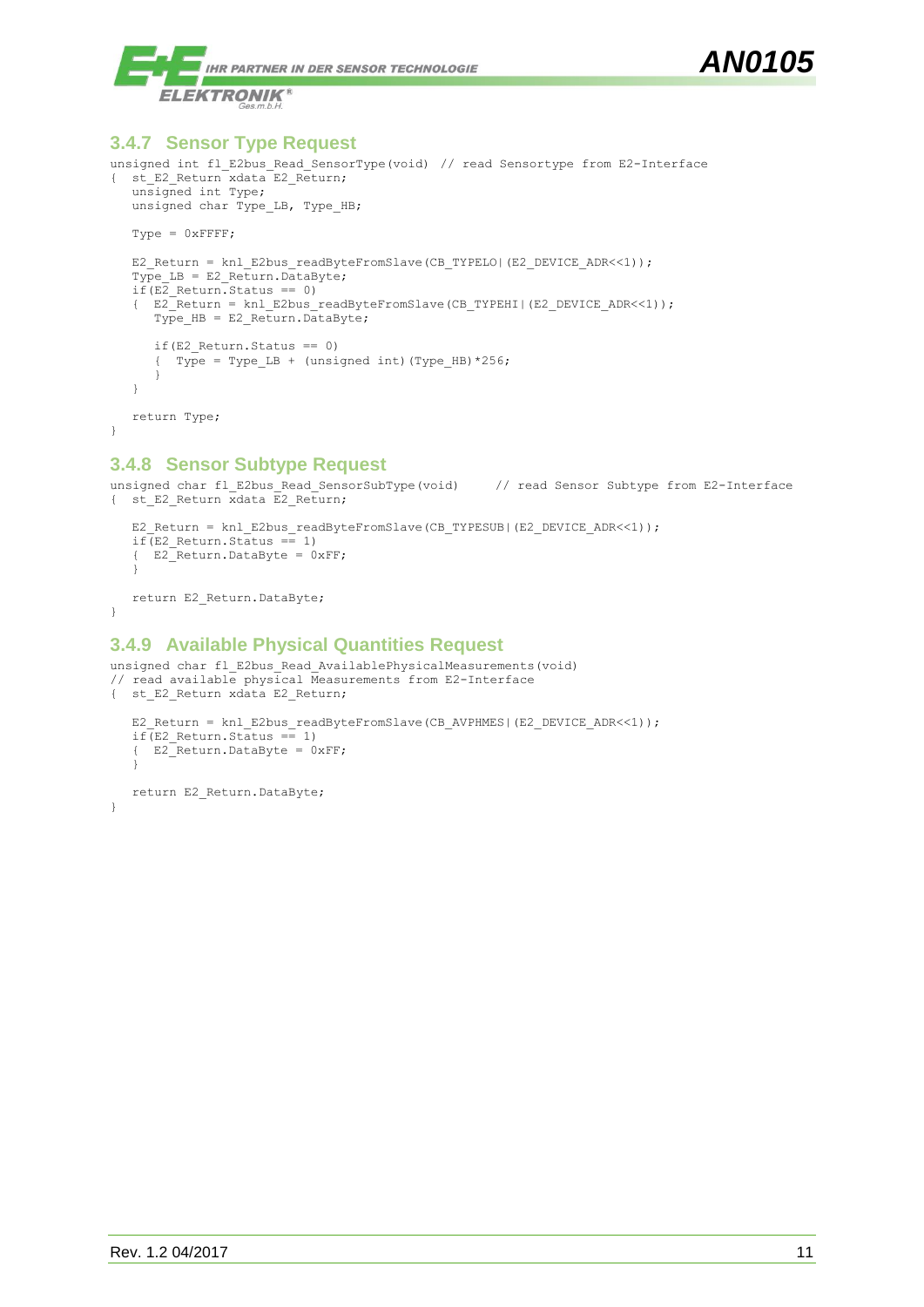

#### <span id="page-12-0"></span>**3.5 Sub-Functions**

```
// Includes<br>//-----------
//-----------------------------------------------------------------------------
                                 // SFR declarations µC-specific
#include "knl_E2bus.h"
// Definitions
//-----------------------------------------------------------------------------
#define ACK 1
#define NAK 0
#define DELAY FACTOR 2
st E2 Return knl E2bus readByteFromSlave( unsigned char ControlByte )
                                  // read byte from slave with controlbyte
{ unsigned char Checksum;
   unsigned char counter=0;
   st_E2_Return xdata E2_Return;
   E2 Return. Status = 1;while (E2 Return.Status && counter<RETRYS)
                                         // RETRYS...Number of read attempts
   {
      knl E2bus start(); \frac{1}{2} // send E2 start condition
      knl<sup>E2bus</sup> sendByte( ControlByte ); // send 0xA1 (example for reading Temp Low byte)
      if ( knl E2bus check ack() == ACK ) // ACK received?
      { E2 Return.DataByte = knl E2bus readByte();
                                         // read Temp_low (example for reading Temp_Low byte)<br>// send ACK
         knl E2bus send ack();
         Checksum = knl_E2bus_readByte(); // read checksum<br>knl E2bus send nak(); // send NACK
         knl E2bus send nak();
         if ( ( ( ControlByte + E2 Return.DataByte ) % 0x100 ) == Checksum )
                                         // checksum OK?
           E2 Return. Status = 0;}
      knl E2bus stop(); // send E2 stop condition
      counter++;}
   return E2_Return;
}
void knl E2bus start(void) \frac{1}{2} send start condition to E2-Interface
{ knl E2bus set SDA();
  knl_E2bus_set_SCL();
   knlE2busdelay(30);
  knlE2bus\text{clear} SDA();
   knlE2bus delay(30);
}
void knl E2bus stop(void) \frac{1}{2} // send stop condition to E2-Interface
{ knl_E2bus_clear_SCL();
   knlE2busdelay(20);
  knl E2bus clear SDA();
   knl E2bus delay(20);
   knl E2bus set SCL();
   knl<sup>Knl</sup>R2busdelay(20);
   knlE2bus set SDA();
}
```
*AN0105*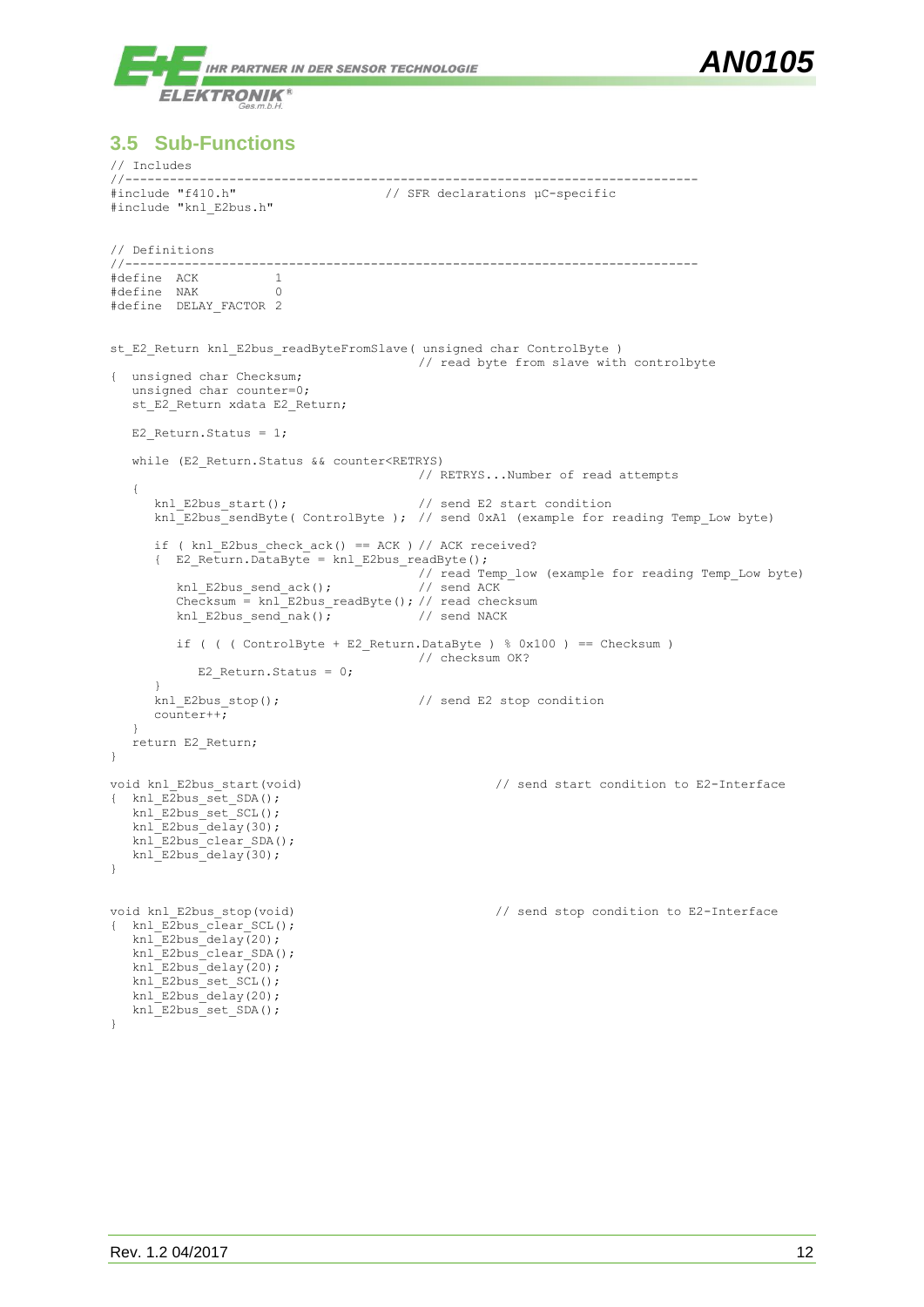```
AN0105
             IHR PARTNER IN DER SENSOR TECHNOLOGIE
       ELEKTRONIK
                   s m b fvoid knl E2bus sendByte(unsigned char value) // send byte to E2-Interface
{ unsigned char mask;
   for ( mask = 0x80; mask > 0; mask >> = 1)
   { knl_E2bus_clear_SCL();
      knl E2bus delay(10);
      if ((value \& mask) != 0)
      { knl_E2bus_set_SDA();
      }
      else
      { knl_E2bus_clear_SDA();
      }
     knl E2bus delay(20);
      knl E2bus set SCL();
      knl E2bus delay(30);
      knl E2bus clear SCL();
   }
   knl E2bus set SDA();
}
unsigned char knl E2bus readByte(void) // read Byte from E2-Interface
{ unsigned char data_in = 0x00;
  unsigned char mask = 0x80;
   for (mask=0x80;mask>0;mask >>=1)
   { knl_E2bus_clear_SCL();
      knl E2bus delay(30);
      knl E2bus set SCL();
     knl E2bus delav(15);
      if (knl_E2bus_read_SDA())
      { data<sup>n</sup> | = mask;}
      knl E2bus delay(15);
      knl E2bus clear SCL();
   }
   return data_in;
}
char knl_E2bus_check_ack(void) \sqrt{2} // check for acknowledge
{ bit input;
   knl_E2bus_clear_SCL();
   knlE2busdelay(30);
   knl E2bus set SCL();
   knl E2bus delay(15);
   invut = knl_E2bus\_read_SDA();
   \text{knl}_\text{E2bus}\_\text{delay}(15);<br>if(input == 1)
                                                    i/ SDA = LOW ==> ACK, SDA = HIGH ==> NAK
     return NAK;
   else
     return ACK;
}
void knl E2bus send ack(void) \frac{1}{2} // send acknowledge
{ knl E2bus clear SCL();
   knlE2busdelay(15);
   knl_E2bus_clear_SDA();
   knl E2bus delay(15);
   knlE2bus set SCL();
   knl E2bus delay(28);
   knl E2bus clear SCL();
   knl E2bus delay(2);
   knl_E2bus_set_SDA();
}
```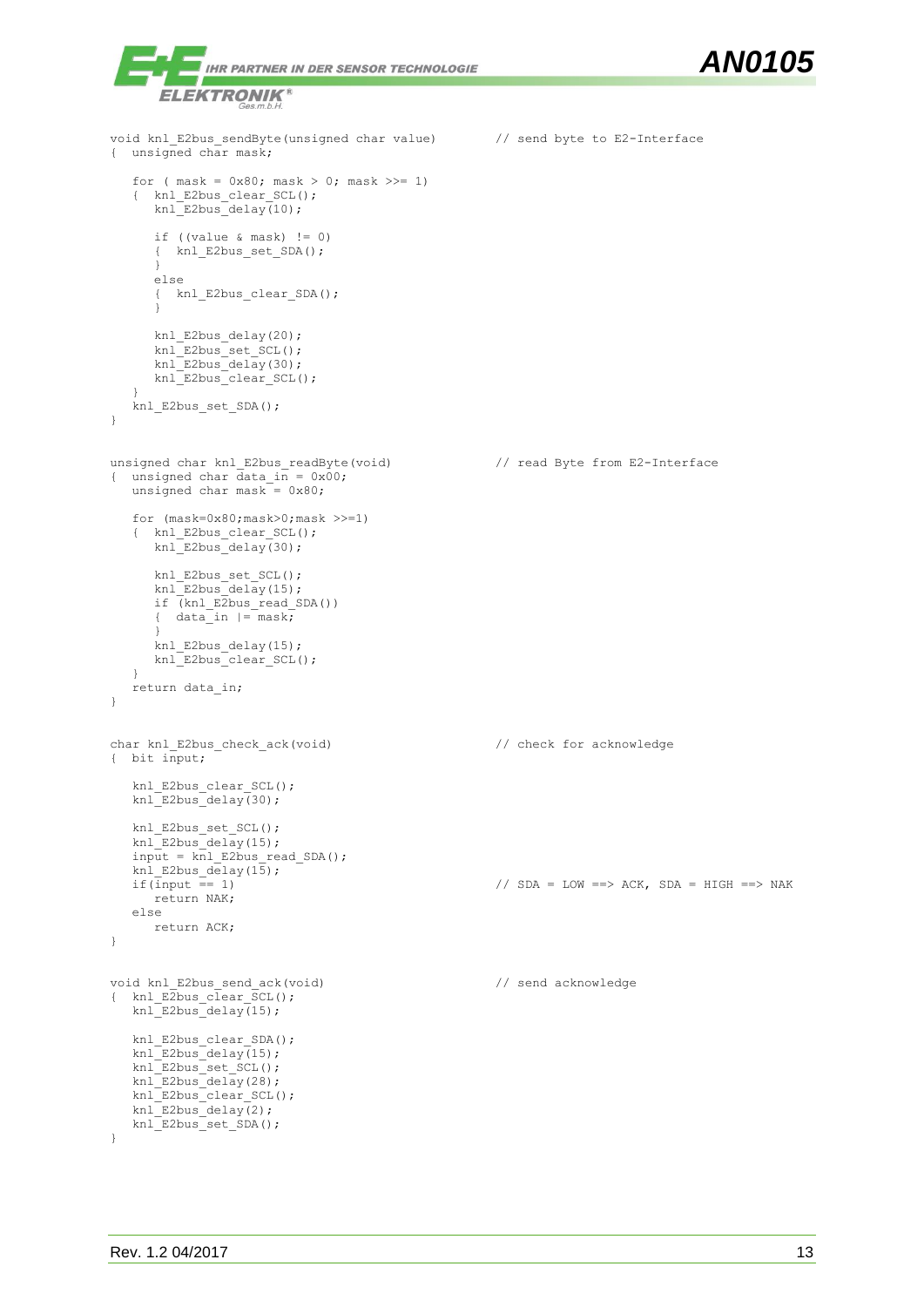```
AN0105
             IHR PARTNER IN DER SENSOR TECHNOLOGIE
            70
       ELEKTRONIK®
                    \frac{25}{3} m b H
void knl E2bus send nak(void) \frac{1}{2} // send NOT-acknowledge
{ knl_E2bus_clear_SCL();
   knl E2bus delay(15);
   knl_E2bus_set_SDA();
   knlE2busdelay(15);
   knlE2bus set_SCL();
   knl E2bus delay(30);
   knl E2bus set SCL();
}
void knl_E2bus_delay(unsigned int count) // knl_E2bus_delay function
{ volatile unsigned int count2;
   count2 = count;count2 = count2 * DELAY FACTOR;// adapt "DELAY FACTOR" to match the target frequence for E2-Interface communiation
   while (--count2^{-}!= 0);
}
// adapt this code for your target processor !!! Value = 1 ==> Physical Signal is High, Value 
= 0 ==> Physical Signal is Low
void knl_E2bus_set_SDA(void)<br>{ E2_SDA = 1;
                                        // set port-pin (SDA)
}
void knl_E2bus_clear_SDA(void)<br>{ E2_SDA = 0;
                                        // clear port-pin (SDA)
}
bit knl_E2bus_read_SDA(void)<br>{ return E2 SDA;
                                        // read SDA-pin status
}
void knl_E2bus_set_SCL(void)<br>{ E2 SCL = 1;
                                        // set port-pin (SCL)
}
void knl_E2bus_clear_SCL(void)<br>{ E2 SCL = 0;
                                       // clear port-pin (SCL)
}
```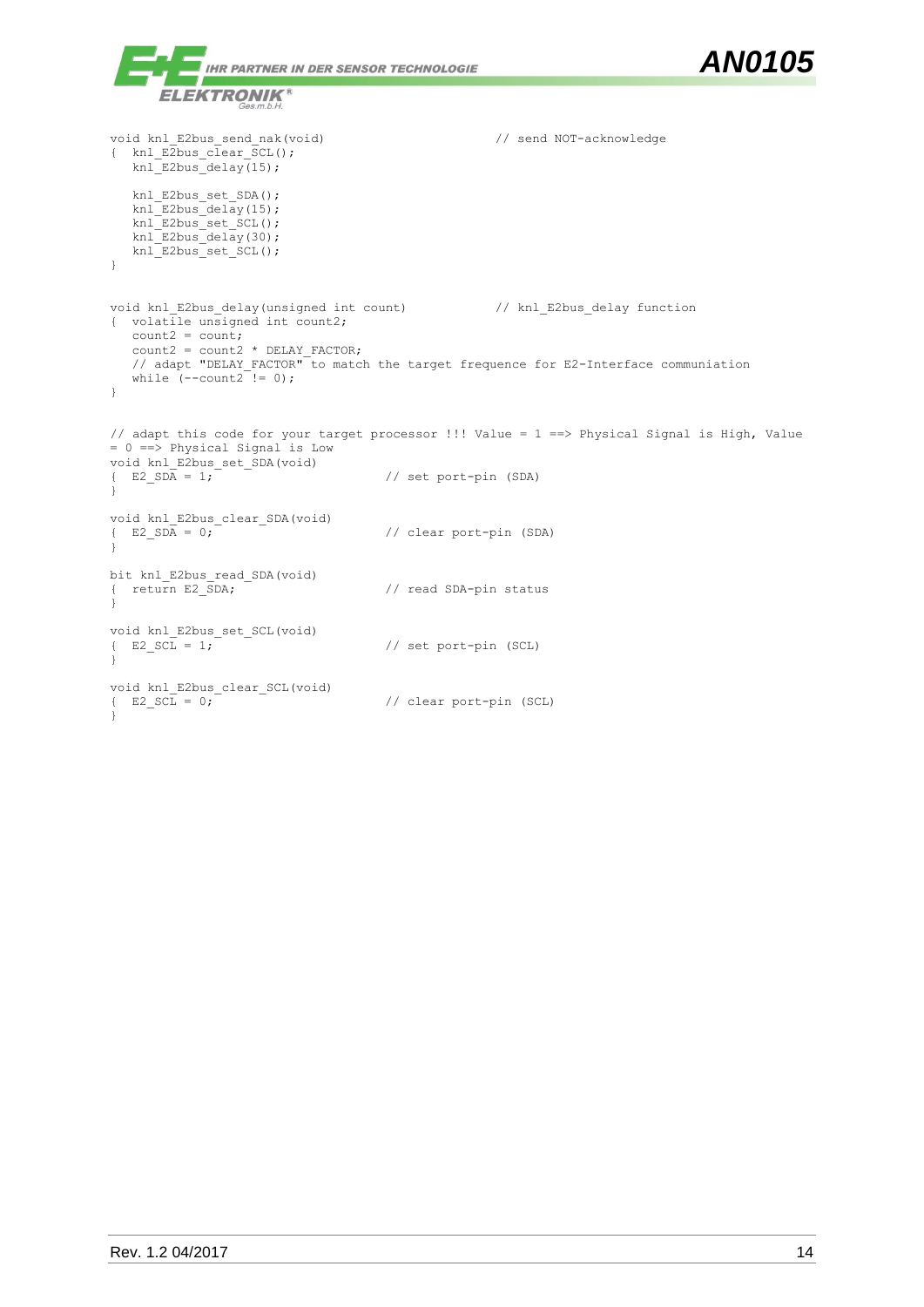

#### <span id="page-15-0"></span>**3.6 Return Values**

The routines above use following format for the return values:

Humidity (float):

| <b>Return Value</b> | <b>Meaning</b>                   |
|---------------------|----------------------------------|
| 0.0100.0            | 0.0 to 100.00% relative humidity |
| -                   | Error code                       |

Temperature (float):

| <b>Return Value</b> | <b>Meaning</b>                                      |
|---------------------|-----------------------------------------------------|
| $> -273.15$         | (temperature in °C (according to measurement range) |
| $-300$              | Error code                                          |

CO<sup>2</sup> (float):

| <b>Return Value</b> | Meaning                                                               |
|---------------------|-----------------------------------------------------------------------|
| $>=0$               | CO <sub>2</sub> -concentration (according on the scaling of the slave |
|                     | device)                                                               |
|                     | Error code                                                            |

Status (unsigned char):

The meaning of the individual bits in the status bytes is defined for all modules with E2 Interface in [\[1\].](#page-2-0)

#### <span id="page-15-1"></span>**3.7 Bus Transmission Speed**

The bus speed is defined by the clock frequency of the master processor and the DELAY\_FACTOR constant (see function: delay). For the maximum bus speed which can be achieved by a specific E+E device (Slave) please see [\[2\]](#page-15-3) [\[6\]](#page-15-4) [\[7\].](#page-15-3)

#### **Important:**

The time delay is realised with a simple waiting loop. The optimisation level of the compiler should be selected so as to ensure that this loop is maintained and not "optimised out"!

#### <span id="page-15-2"></span>**4 Literature References:**

<span id="page-15-4"></span><span id="page-15-3"></span>

| $\lceil 1 \rceil$ | E2 Interface – Specification                       |
|-------------------|----------------------------------------------------|
| $[2]$             | <b>EE03 Additional Specification E2 Interface</b>  |
| $[3]$             | <b>EE07 Additional Specification E2 Interface</b>  |
| $[4]$             | <b>EE08 Additional Specification E2 Interface</b>  |
| [5]               | <b>EE871 Additional Specification E2 Interface</b> |
| [6]               | <b>EE893 Additional Specification E2 Interface</b> |
| $\sqrt{71}$       | <b>EE892 Additional Specification E2 Interface</b> |